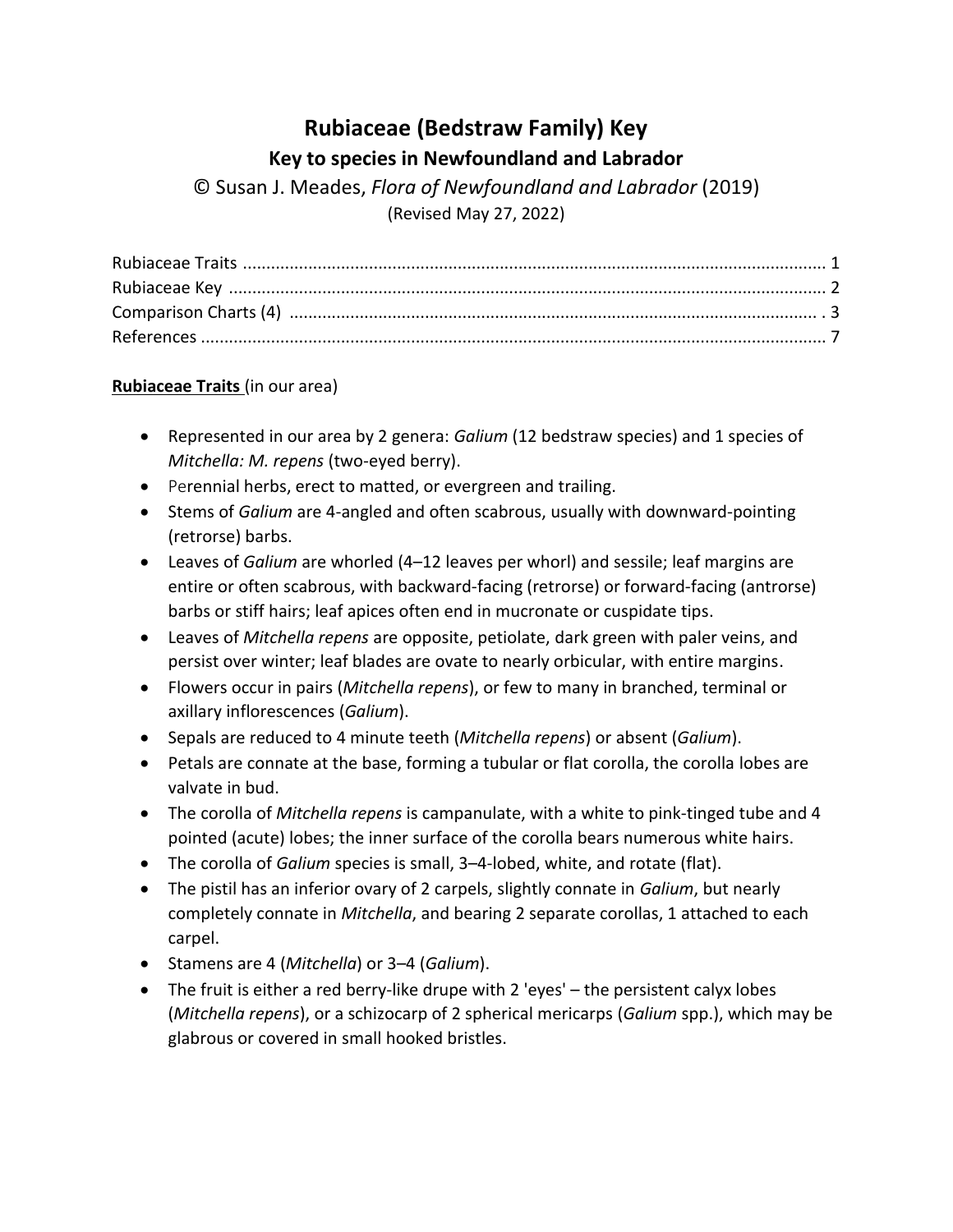# **Rubiaceae Key**

| 1a.                                                                                                                                                                                                                                                                           | Leaves opposite, blades broadly ovate to orbicular; flowers with 2 campanulate corollas<br>attached to a 2-carpelled ovary, the fruit a red berry-like drupe with two 'eyes' (the |                                                                                                                                                                                        |  |  |  |
|-------------------------------------------------------------------------------------------------------------------------------------------------------------------------------------------------------------------------------------------------------------------------------|-----------------------------------------------------------------------------------------------------------------------------------------------------------------------------------|----------------------------------------------------------------------------------------------------------------------------------------------------------------------------------------|--|--|--|
| $1b$ .                                                                                                                                                                                                                                                                        |                                                                                                                                                                                   | Leaves whorled, 4-12 leaves per whorl; blades linear, elliptic, oblanceolate, or obovate;<br>flowers with small rotate corollas in simple 3-branched panicles, or multi-flowered cymes |  |  |  |
|                                                                                                                                                                                                                                                                               |                                                                                                                                                                                   |                                                                                                                                                                                        |  |  |  |
|                                                                                                                                                                                                                                                                               | 2a.<br>2b.                                                                                                                                                                        |                                                                                                                                                                                        |  |  |  |
| За.                                                                                                                                                                                                                                                                           |                                                                                                                                                                                   | Plants to 2 dm tall, weak, ascending, with 2-4 nodes; leaves 4 per whorl, blades elliptic to<br>obovate, 3-veined, rounded at the apex; leaf margins with forward-facing (antrorse)    |  |  |  |
| Plants to 1 m long, weak, trailing, with several to many nodes; leaves usually 6 per whorl;<br>$3b$ .<br>blades oblanceolate, with 1 vein, apices acute, cuspidate; leaf margins with forward-<br>facing (antrorse) bristle-like hairs.  Galium triflorum (fragrant bedstraw) |                                                                                                                                                                                   |                                                                                                                                                                                        |  |  |  |
|                                                                                                                                                                                                                                                                               | 4a.                                                                                                                                                                               | Leaves of main stem 4-6 per whorl, apices blunt to rounded, lacking a cuspidate tip.                                                                                                   |  |  |  |
|                                                                                                                                                                                                                                                                               | 4b.                                                                                                                                                                               | Leaves of main stem 6-12 per whorl; apices pointed, ending in a cuspidate tip.  8                                                                                                      |  |  |  |
| 5a.                                                                                                                                                                                                                                                                           |                                                                                                                                                                                   | Leaf margins entire, lacking scabrous barbs or stiff hairs; flowers numerous, cymes                                                                                                    |  |  |  |
| 5b.                                                                                                                                                                                                                                                                           |                                                                                                                                                                                   | arranged in many-branched panicles.  Galium palustre (marsh bedstraw)<br>Leaf margins scabrous, with backward-facing (retrorse) or spreading to forward-facing                         |  |  |  |
|                                                                                                                                                                                                                                                                               |                                                                                                                                                                                   |                                                                                                                                                                                        |  |  |  |
|                                                                                                                                                                                                                                                                               | 6a.                                                                                                                                                                               | Leaves usually 5-6 per whorl; stems, pedicels, and leaf margins scabrous, with                                                                                                         |  |  |  |
|                                                                                                                                                                                                                                                                               |                                                                                                                                                                                   | backward-facing (retrorse) barbs.  Galium tinctorium (dyer's bedstraw)                                                                                                                 |  |  |  |
| 7a.                                                                                                                                                                                                                                                                           | Stems and pedicels glabrous; leaf margins spreading to forward-facing (antrorse) stiff                                                                                            |                                                                                                                                                                                        |  |  |  |
| 7b.                                                                                                                                                                                                                                                                           |                                                                                                                                                                                   | Stems, pedicels, and leaf margins with backward-facing (retrorse) barbs; flowers with 3                                                                                                |  |  |  |
|                                                                                                                                                                                                                                                                               | 8a.                                                                                                                                                                               | Flowers yellow; leaves 8-12 per whorl; stems finely hairy; leaves linear, with<br>revolute margins and white pubescence. Galium verum (yellow bedstraw)                                |  |  |  |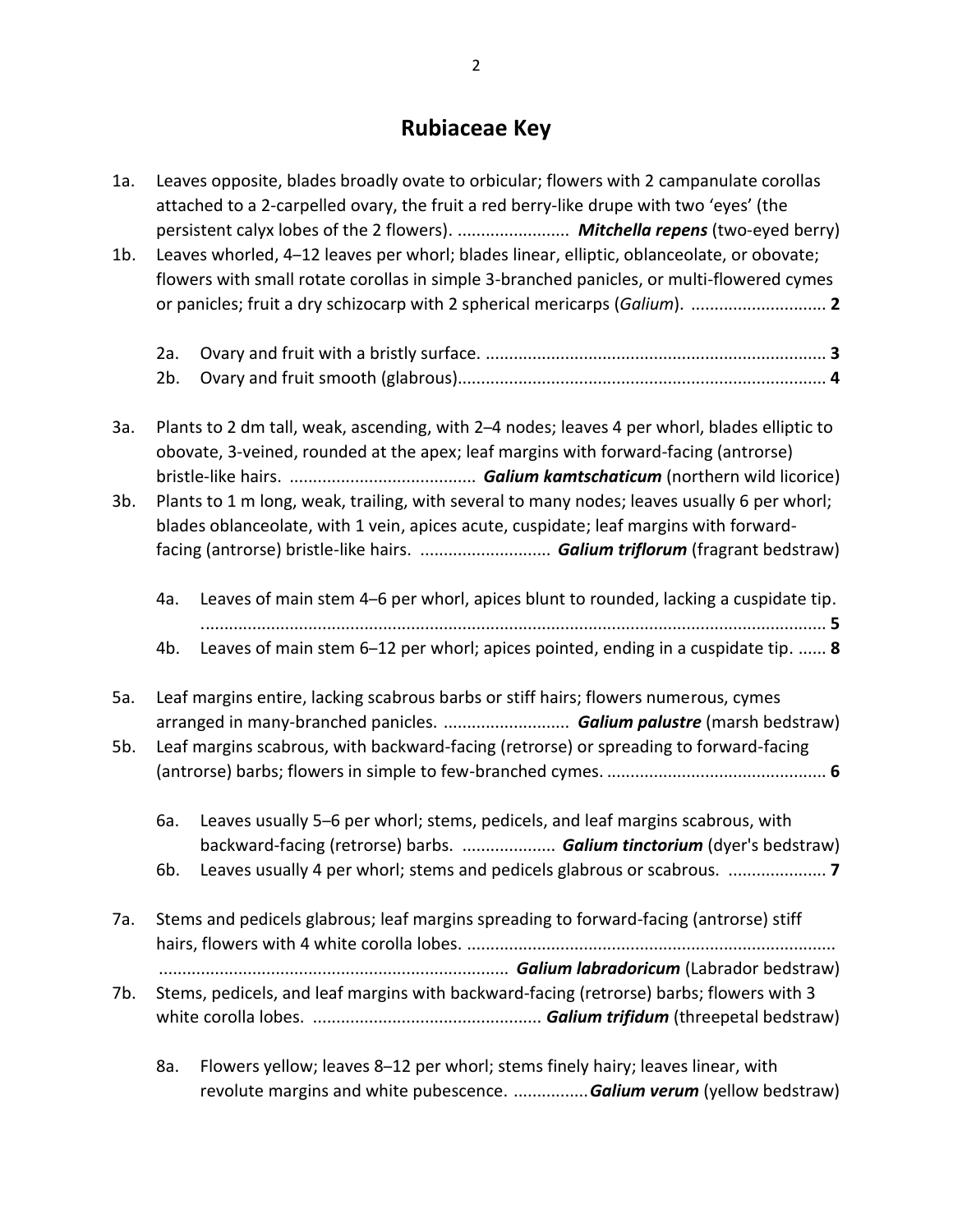8b. Flowers white; leaves 6–8 per whorl on main stems; stems glabrous or scabrous, but not hairy; leaves with scabrous margins. .................................................................... **9**

| 9a. Stems glabrous, lacking barbs or stiff hairs.  Galium mollugo (smooth bedstraw) |  |
|-------------------------------------------------------------------------------------|--|
|                                                                                     |  |

10a. Plants 5–18 dm tall, stems very clingy; leaves 6 per whorl; leaves to 1.5 cm long, margins scabrous with backward-facing (retrorse) barbs. ........................................... ............................................................................. *Galium asprellum* (rough bedstraw) 10b. Plants 1–3 dm tall; leaves 6–8 per whorl; leaves to 2.5 cm long; margins scabrous with forward-facing (antrorse) barbs; plants restricted to open heaths in the Trepassey area, southern Avalon Peninsula. ..........*Galium saxatile* (heath bedstraw)

| Genera:        | <b>Mitchella</b>                                                                                                                    | <b>Galium</b>                                                                                             |  |
|----------------|-------------------------------------------------------------------------------------------------------------------------------------|-----------------------------------------------------------------------------------------------------------|--|
|                | two-eyed berry                                                                                                                      | bedstraw                                                                                                  |  |
| <b>Stems</b>   | trailing, glabrous                                                                                                                  | erect to decumbent, 4-angled,<br>glabrous or scabrous                                                     |  |
| <b>Leaves</b>  | <b>opposite</b> , blades broadly ovate or<br>obovate to orbicular; with white<br>markings above the veins;<br>petioles short        | in whorls of 4-12; blades linear,<br>lanceolate, elliptic, to ovate; sessile                              |  |
| <b>Flowers</b> | 2 separate tubular white corollas,<br>4-lobed, attached to a common 2-<br>carpelled ovary; corolla tube<br>densely pubescent inside | white corollas, rotate, with 3-4<br>lobes, each with a 2-celled inferior<br>ovary; corollas not pubescent |  |
| <b>Fruit</b>   | a red berry-like drupe with 2 calyx<br>scars, providing the common<br>name 'two-eyed berry'                                         | a schizocarp, composed of a pair of<br>spherical mericarps; smooth or<br>bristly                          |  |

### **Rubiaceae Comparison Chart**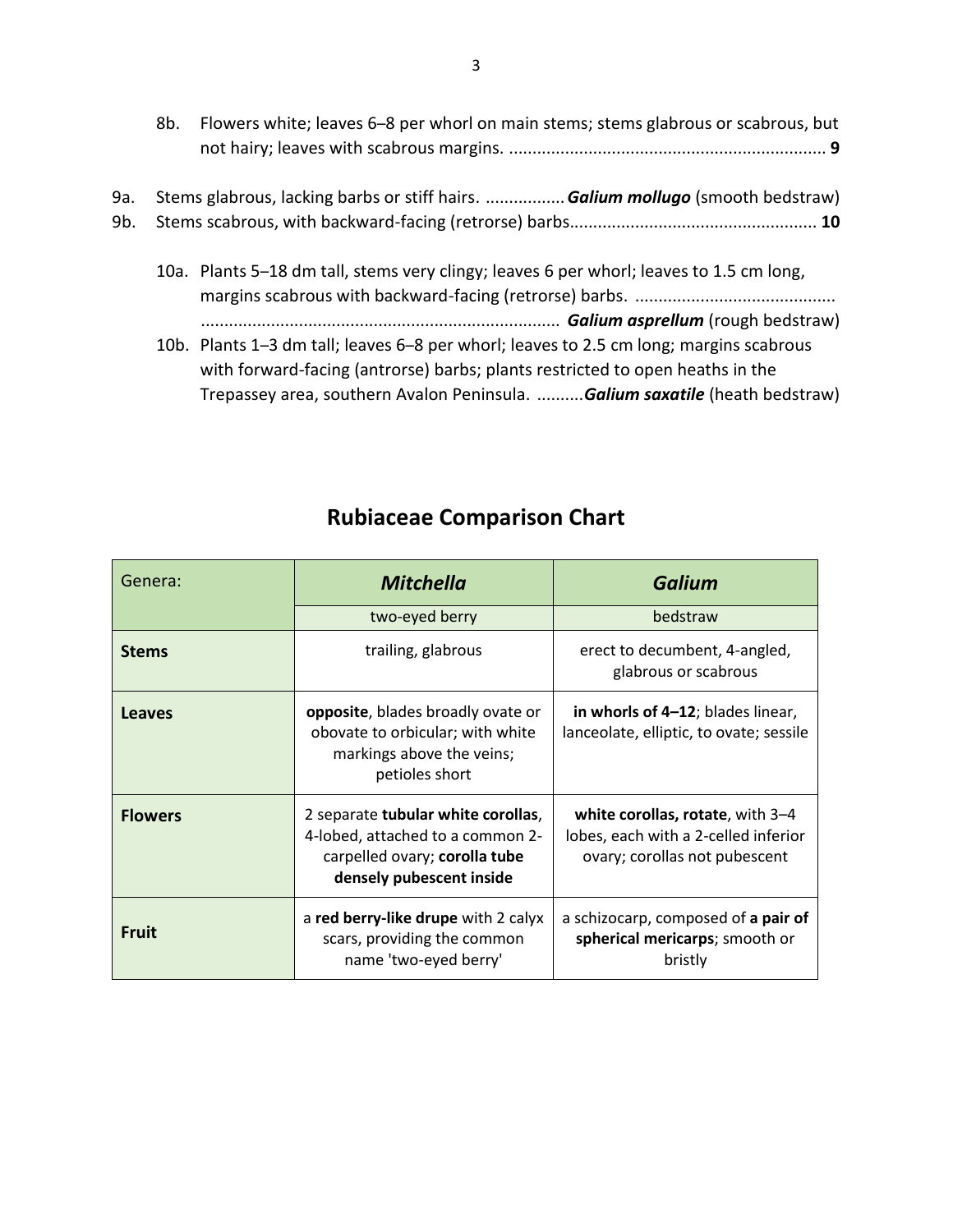| <b>Galium Chart 1 (of 3): Species with bristly fruit</b> |                                                                   |                                                                   |  |
|----------------------------------------------------------|-------------------------------------------------------------------|-------------------------------------------------------------------|--|
| Galium<br>species:                                       | <b>G. kamtschaticum</b>                                           | G. triflorum                                                      |  |
|                                                          | northern wild licorice                                            | fragrant bedstraw                                                 |  |
| Stems;<br><b>Stem Angles;</b><br><b>Plant Size</b>       | perennial, erect; smooth; to 2 dm                                 | perennial, weak, slightly scabrous<br>with retrorse barbs; to 1 m |  |
| Leaves/Whorl                                             | 4/whorl;<br>with only 2-4 whorls                                  | 6/whorl;<br>4-5 on branches                                       |  |
| <b>Leaf Shape</b>                                        | broadly elliptic, ovate, or obovate                               | narrowly elliptic to oblanceolate                                 |  |
| <b>Leaf Size</b>                                         | $1 - 3.5$ cm long                                                 | $2-8.5$ cm long                                                   |  |
| <b>Leaf Apex;</b><br><b>Venation</b>                     | obtuse to rounded, minutely cuspidate;<br>veins 3                 | acute, cuspidate; veins 1                                         |  |
| <b>Leaf Margins</b>                                      | ciliate with ascending (antrorse) hairs                           | ciliate with ascending (antrorse) hairs                           |  |
| <b>Peduncles</b>                                         | 1-3, terminal,<br>2-3 forked; longer than the leaves              | terminal and axillary,<br>3-forked; longer than the leaves        |  |
| <b>Flowers</b>                                           | 1-3, all pedicelled; corolla yellowish-<br>white, usually 4-lobed | 3, all pedicelled,<br>corolla greenish-white, 4-lobed             |  |
| <b>Fruit Surface;</b><br>Size                            | finely bristly;<br>the pair $\pm$ 4 mm across                     | densely bristly;<br>the pair 3-4 mm across                        |  |
| native $(N)$<br>Range                                    |                                                                   | native (LN)                                                       |  |

## *Galium* **(Rubiaceae) Comparison Charts**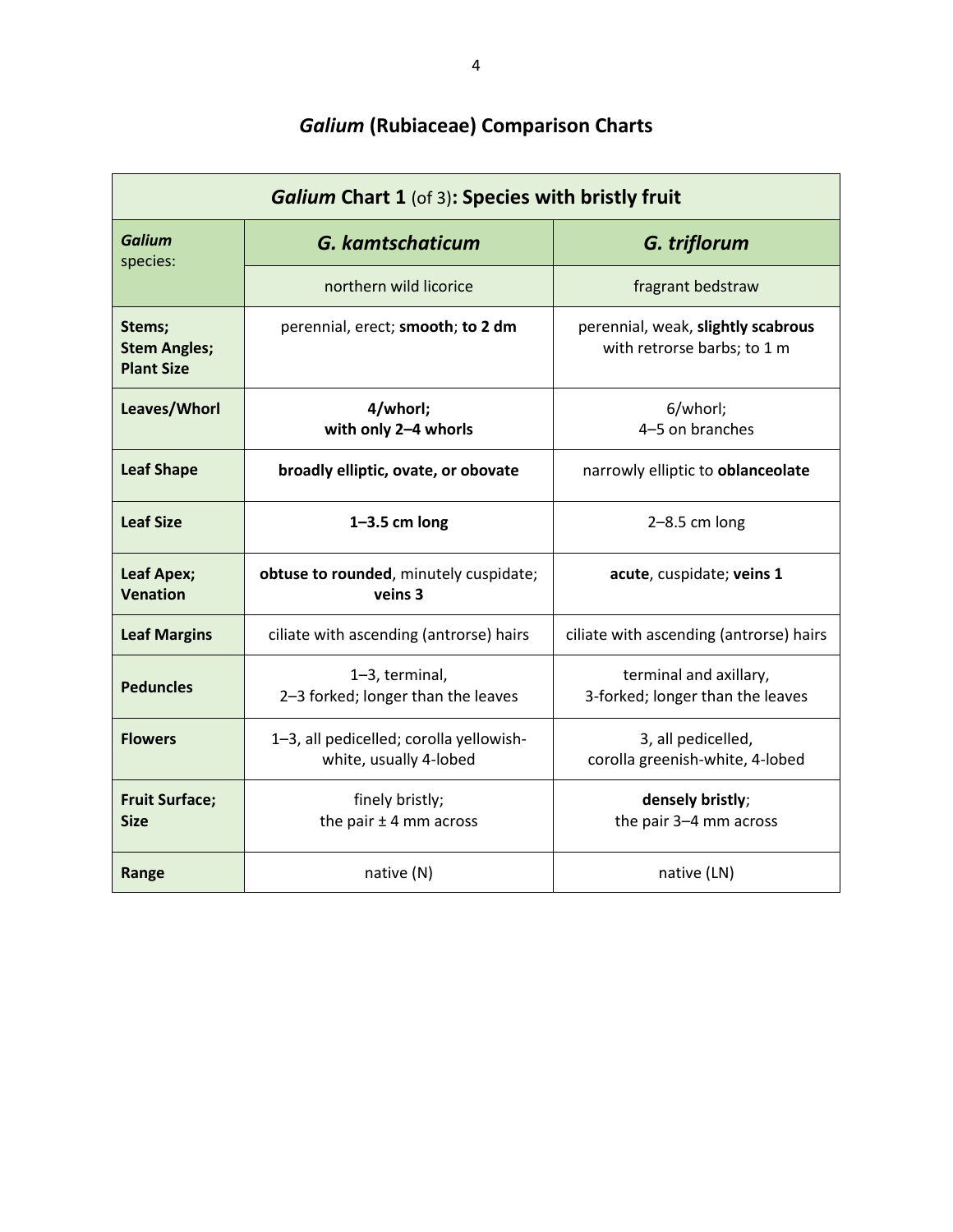| <b>Galium Chart 2</b> (of 3): Species with smooth fruit and 4-6 blunt leaves |                                                                |                                                       |                                                                                                                      |                                                     |  |
|------------------------------------------------------------------------------|----------------------------------------------------------------|-------------------------------------------------------|----------------------------------------------------------------------------------------------------------------------|-----------------------------------------------------|--|
| <b>Galium</b> species:                                                       | G. palustre                                                    | G. labradoricum                                       | G. tinctorium                                                                                                        | G. trifidum                                         |  |
|                                                                              | marsh bedstraw                                                 | Labrador bedstraw                                     | dyer's bedstraw                                                                                                      | threepetal<br>bedstraw                              |  |
| <b>Stems; Stem</b><br><b>Angles; Plant</b><br><b>Size</b>                    | erect to weak;<br>slightly scabrous;<br>$1-5$ dm               | erect or ascending;<br>glabrous;<br>$0.5 - 4$ dm tall | ascending;<br>weak, often<br>matted; retrorsely<br>retrorsely<br>scabrous; 1-4.5<br>scabrous;<br>to 0.5-2.5 dm<br>dm |                                                     |  |
| Leaves/Whorl                                                                 | 6/whorl;<br>spreading                                          | 4/whorl; spreading<br>to reflexed                     | usually $5-6/$<br>4/whorl;<br>whorl; spreading<br>spreading                                                          |                                                     |  |
| <b>Leaf Shape</b>                                                            | linear-elliptic to<br>spatulate or<br>obovate                  | linear-oblanceolate                                   | broadly<br>oblanceolate-<br>oblong-spatulate                                                                         | linear to linear<br>oblanceolate                    |  |
| Leaf size                                                                    | to 1 cm long                                                   | $0.5 - 1.5$ cm                                        | $0.6 - 2$ cm long                                                                                                    | $0.7-2$ cm long                                     |  |
| Leaf Apex,<br><b>Venation</b>                                                |                                                                |                                                       | blunt or rounded at apex; 1-veined                                                                                   |                                                     |  |
| <b>Leaf Margins &amp;</b><br><b>Midrib</b>                                   | entire; glabrous                                               | margins antrorsely<br>scabrous                        | retrorsely scabrous                                                                                                  |                                                     |  |
| Inflorescence;<br><b>Peduncles</b>                                           | cymes many-<br>branched;<br>peduncles and<br>pedicels glabrous | cymes simple;<br>peduncles and<br>pedicels glabrous   | cymes simple;<br>peduncles and<br>pedicels glabrous                                                                  | cymes simple;<br>peduncles and<br>pedicels scabrous |  |
| <b>Flowers</b>                                                               | white, 2.5-3.3<br>mm across;<br>corolla 4-lobed                | white, 2-2.5 mm<br>across;<br>corolla 4-lobed         | 1-3, white, to 1 mm across;<br>corolla with 3 blunt lobes                                                            |                                                     |  |
| <b>Fruit Surface;</b><br><b>Size</b>                                         | glabrous, the pair<br>$±$ 2 mm across                          | glabrous, the pair<br>2-3 mm across                   | glabrous, the pair<br>2-3 mm across                                                                                  | glabrous, the pair<br>$±$ 3 mm across               |  |
| Range                                                                        | native (LN)                                                    | native (LN)                                           | native (N)                                                                                                           | native (LN)                                         |  |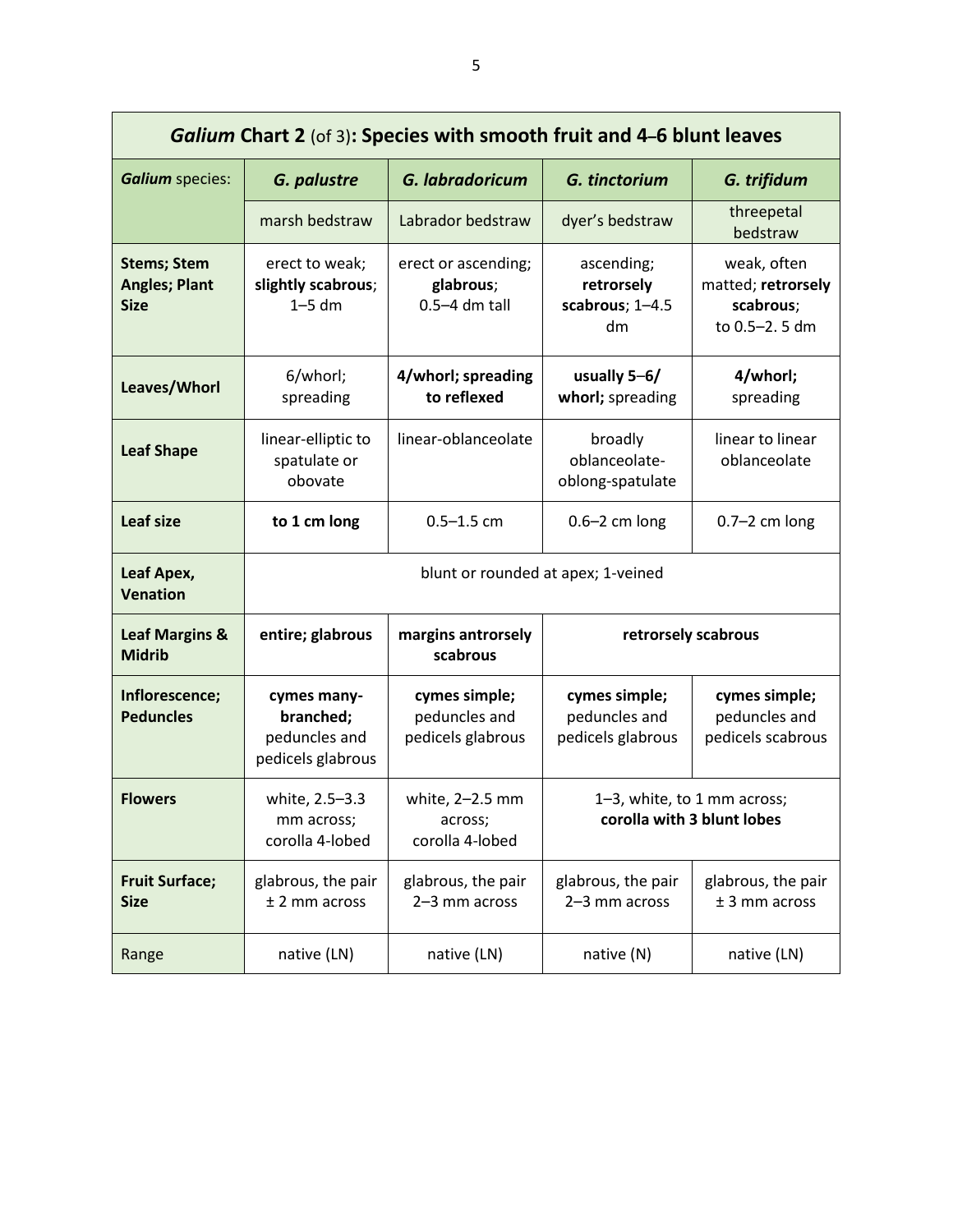| Galium Chart 3 (of 3): Species with smooth fruit and 6-12 cuspidate leaves |                                                                                            |                                                               |                                                                |                                                                                                |
|----------------------------------------------------------------------------|--------------------------------------------------------------------------------------------|---------------------------------------------------------------|----------------------------------------------------------------|------------------------------------------------------------------------------------------------|
| <b>Galium</b> species:                                                     | G. mollugo                                                                                 | G. asprellum                                                  | G. saxatile                                                    | G. verum                                                                                       |
|                                                                            | smooth bedstraw                                                                            | rough bedstraw                                                | heath bedstraw                                                 | yellow bedstraw                                                                                |
| <b>Stems; Stem</b><br><b>Angles; Plant</b><br><b>Size</b>                  | erect to matted,<br>glabrous;<br>$0.3 - 1.2$ m                                             | weak, climbing;<br>scabrous;<br>$0.5 - 1.8$ m                 | trailing, matted,<br>scabrous; 1-3 dm                          | erect, stiff, finely<br>hairy; $3-9$ dm                                                        |
| Leaves/Whorl                                                               | mostly 8/whorl;<br>6 on branches                                                           | $6$ /whorl; 4-5 on<br>side branches                           | 6-8/whorl; 4 near<br>stem base                                 | 8-12/whorl                                                                                     |
| Leaf shape                                                                 | linear to<br>oblanceolate or<br>obovate                                                    | elliptic to oval-<br>lanceolate                               | spatulate,<br>oblanceolate to<br>obovate                       | linear-acicular;<br>shiny above                                                                |
| <b>Leaf size</b>                                                           | 1-3 cm long $\times$<br>$2-3.5$ mm wide                                                    | to 1.5 cm long                                                | $0.8 - 2.5$ mm long                                            | 1-3 cm long $\times$<br>2 mm wide                                                              |
| Leaf Apex,<br><b>Venation</b>                                              | cuspidate or<br>mucronate;<br>1-veined                                                     | acute, cuspidate;<br>1-veined                                 | blunt to acute,<br>cuspidate;<br>1-veined                      | acuminate,<br>cuspidate;<br>1-veined                                                           |
| <b>Leaf Margins &amp;</b><br><b>Lower Surface</b>                          | antrorsely<br>scabrous                                                                     | finely retrorsely<br>scabrous                                 | antrorsely<br>scabrous                                         | entire, revolute;<br>white-hairy<br>beneath                                                    |
| Inflorescence;<br><b>Peduncles</b>                                         | panicle loose,<br>nearly leafless;<br>with numerous<br>branched cymes;<br>flowers numerous | panicle leafy, with<br>cymes longer than<br>subtending bracts | panicle elongate,<br>leafy; with<br>numerous<br>branches cymes | panicle dense,<br>elongate; lower<br>panicle branches<br>longer than<br>peduncle<br>internodes |
| <b>Flowers</b>                                                             | white,<br>2-5 mm across;<br>corolla 4-lobed                                                | white, about<br>2 mm across;<br>corolla 4-lobed               | white, about<br>3 mm across;<br>corolla 4-lobed                | yellow,<br>2-3 mm across;<br>corolla 4-lobed                                                   |
| <b>Fruit Surface;</b><br><b>Size</b>                                       | glabrous, the pair<br>$±$ 2 mm across                                                      | glabrous, the pair<br>$± 2-2.5$ mm across                     | glabrous, the pair<br>$± 3-4$ across                           | glabrous, the pair<br>< 2 mm across                                                            |
| Range                                                                      | introduced (LN)                                                                            | native(N)                                                     | introduced (N)                                                 | introduced (N)                                                                                 |